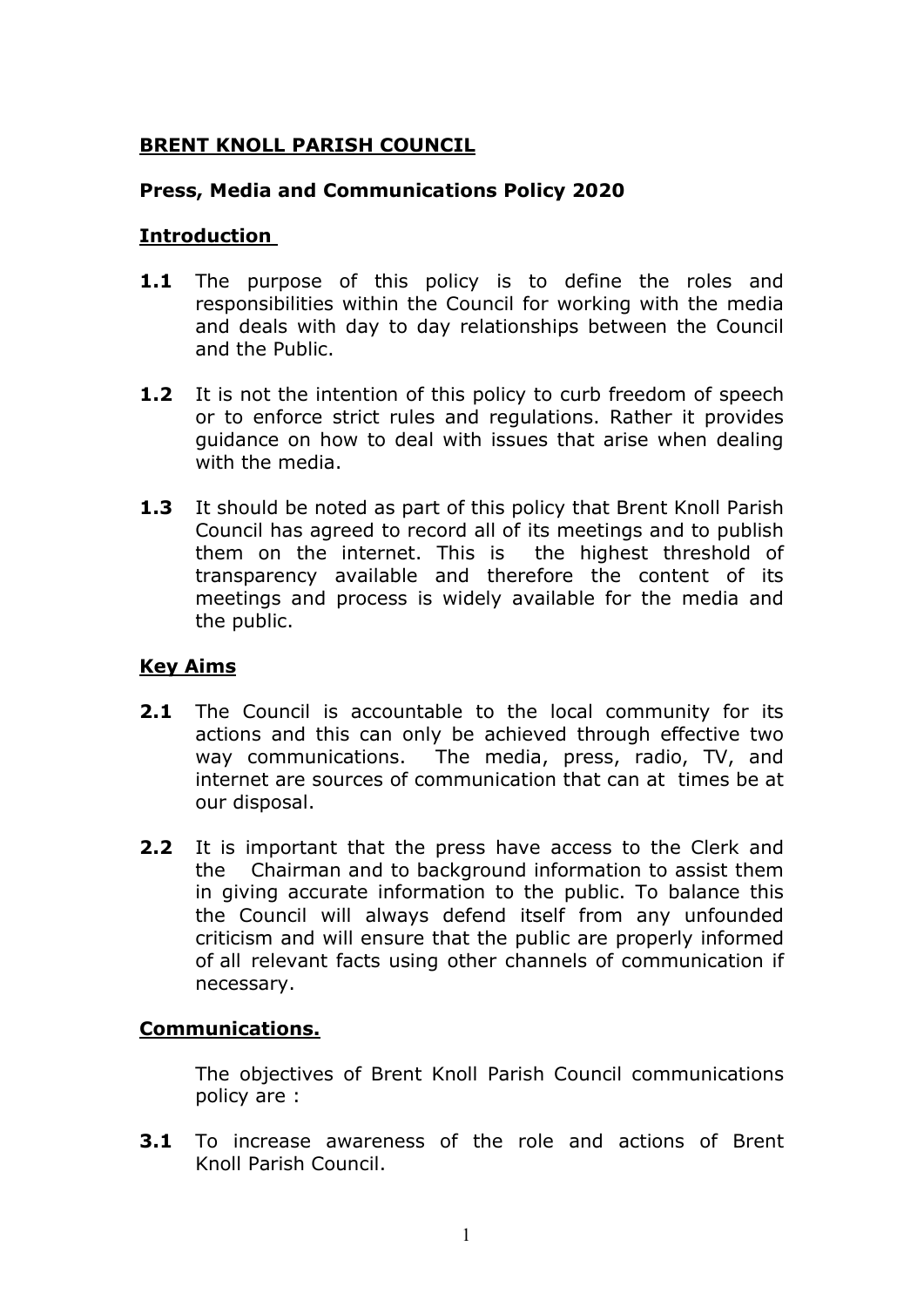- 3.2 To stimulate interest in Brent Knoll Parish Council among all members of the Parish particularly young people
- **3.3** Encourage more residents to consider taking an active part in their parish council.

#### The Legal Framework

- **4.1** The law governing communications in local authorities can be found in the local government Acts 1986 and 1988. The Council must also have regard to the governments Code of Recommended Practice on Local Authority Publicity.
- 4.2 The Parish Council's Code of Conduct and Standing Orders should always be the guide in the first instance.

#### Contact with the Media

- **5.1** The Clerk and members of the Council should have due regard for the long-term reputation of the Council in all dealings with the media
- **5.2** Confidential documents, exempt minutes, reports and papers and private correspondence should not be leaked to the media. If such leaks do occur, an investigation will take place to establish who was responsible and disciplinary action will be taken where necessary.
- **5.3** When the media wish to discuss an issue that is or likely to be subject to legal proceedings then advice should be taken from the Council's Solicitor before any response is made.
- **5.4** There are a number of personal privacy issues for the Clerk and members that must be handled carefully and sensitively. These include release of personal information such as home addresses and telephone numbers, (Councillors' details are in the public domain) or disciplinary procedures and long term sickness absences that are affecting service provision. In all these and similar situations advice must be taken from the Clerk before any response is made to the media
- **5.5** When responding to approaches from the media or when contact is made with the media, the Clerk and the Chairman are authorised to make the contact.
- **5.6** All statements made by the Clerk or the Chairman must be fully reflective of the Council's opinion.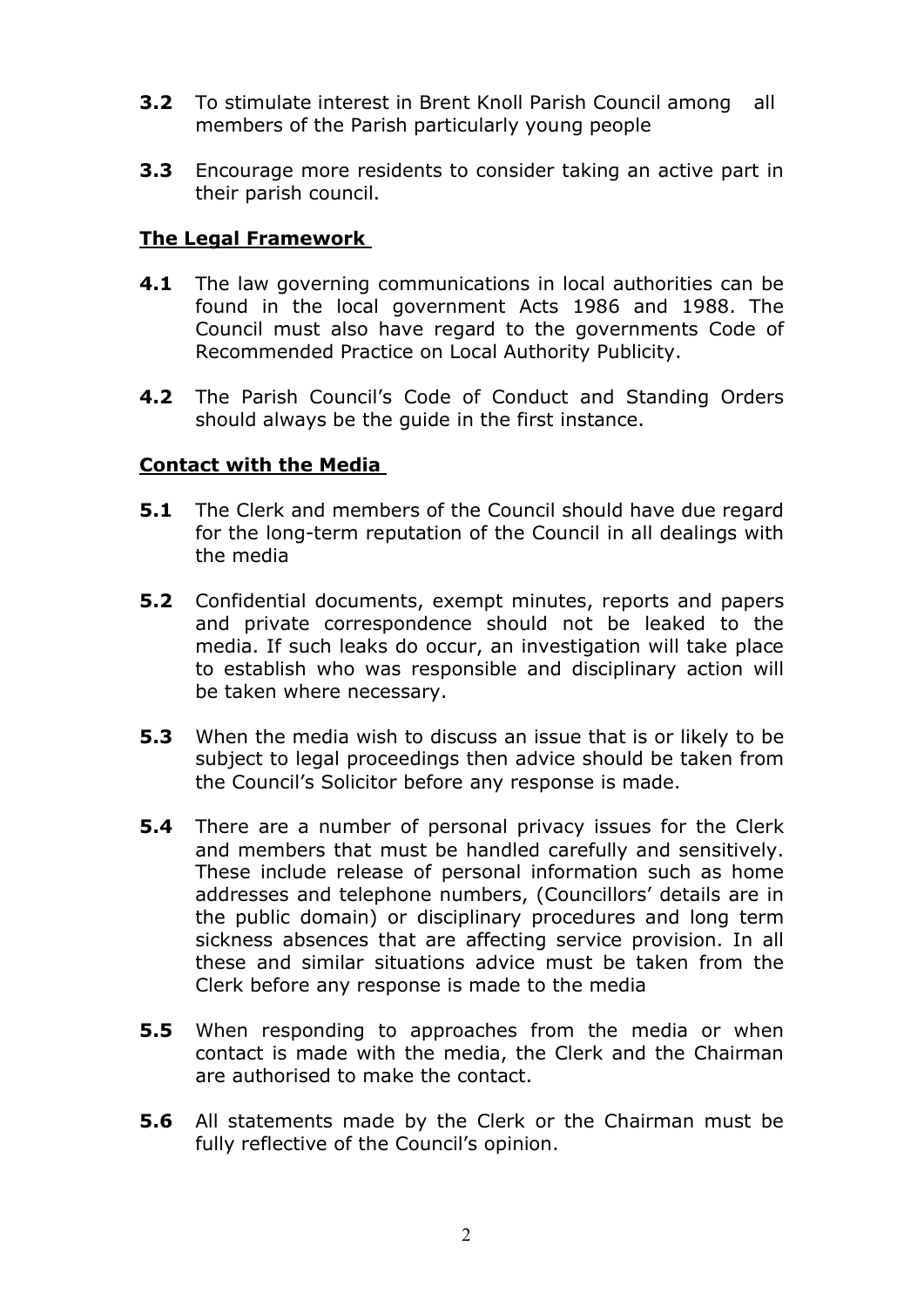- **5.7** Other Councillors can talk with the media provided that the contact and content is agreed with the full Council as being the views of the Council, otherwise it should be made very clear that the statement is a personal view. To do otherwise is extremely inadvisable as it can lead to bringing the Council into disrepute,misinterpretation and ultimately misquoted.
- **5.8** There are occasions when it is appropriate for the Council to submit a letter, for example to explain important policies or to correct factual errors in letters submitted by other correspondents. Such letters should be kept brief and balanced in tone and correspondence should not be drawn out over several weeks. All correspondence **must** come from the Clerk.

# Attendance of Media at Council Meetings

- **6.1** The Local Government act of 1972 requires that agenda reports and minutes are sent to the media on request by the Clerk.
- **6.2** The media is encouraged to attend Council meetings and seating made available.
- **6.3** Any filming or taping by the media must be with prior notice to the Clerk and Chairman of the meeting.

### Press Releases

council.

- **7.1** The purpose of a press release is to make the media aware of a potential news worthy story, to provide important public information or to explain the Council's position on a particular issue. It is the responsibility of the Clerk the Chairman and Councillors to agree on what constitutes a beneficial interest to the public. News-worthy items will be considered and agreed, under "Matters for Consideration" at each monthly meeting of the
- **7.2** The Clerk or any Councillor (by agreement of the council) may draft a press release, however the content must always be agreed by the Councillors within a period of 24 hours prior to being issued by the Clerk in order to ensure the principles outlined in section 4 ( Legal Framework). This will provide consistency of information and style across the Council and ensure that the use of the press is monitored.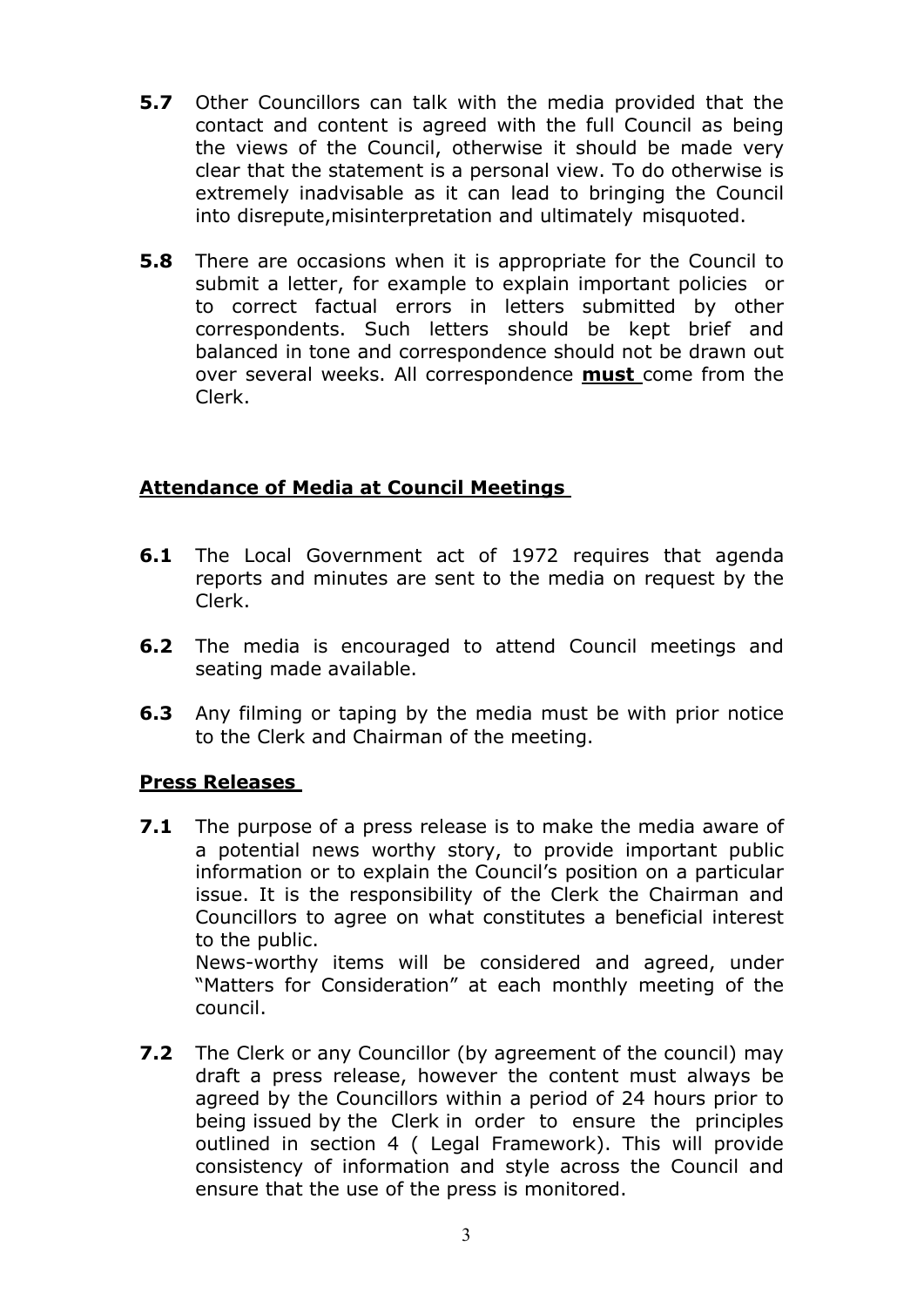**7.3** The Clerk, in agreement with the Councillors, will issue all press releases to the following interested parties based on the importance/relevance of the news: Brent Knoll News Local Reach Burnham and Highbridge Weekly News Burnham on Sea .com Weston Mercury BBC Somerset Mendip Times Brent Knoll Website news page

### Action Plan

 The Press is to be encouraged to support the maximum transparency of Brent Parish Council however, this must be done within our strict media policy and always through the Clerk and Chairman to ensure completeness and accuracy.

### Video.

- 8.1 Brent Knoll Parish Council provides the highest level of transparency available to the public by actively recording their meetings.
- 8.2 In order to ensure that members of the public are properly informed public speakers will be invited to take part in the active recording of the public session of our meetings.
- 8.3 The recording of the meeting will be distributed by email URL link to the "Next Door Brent Knoll" only social media site. This is to ensure that our information is distributed to all public in Brent Knoll.

#### Quarterly news letters

9.1 Brent Knoll Parish Council will issue a quarterly news letter. The content will be agreed by the members. The news letter will be distributed to all residents through the Brent Knoll News.

#### Parish Council Surgery